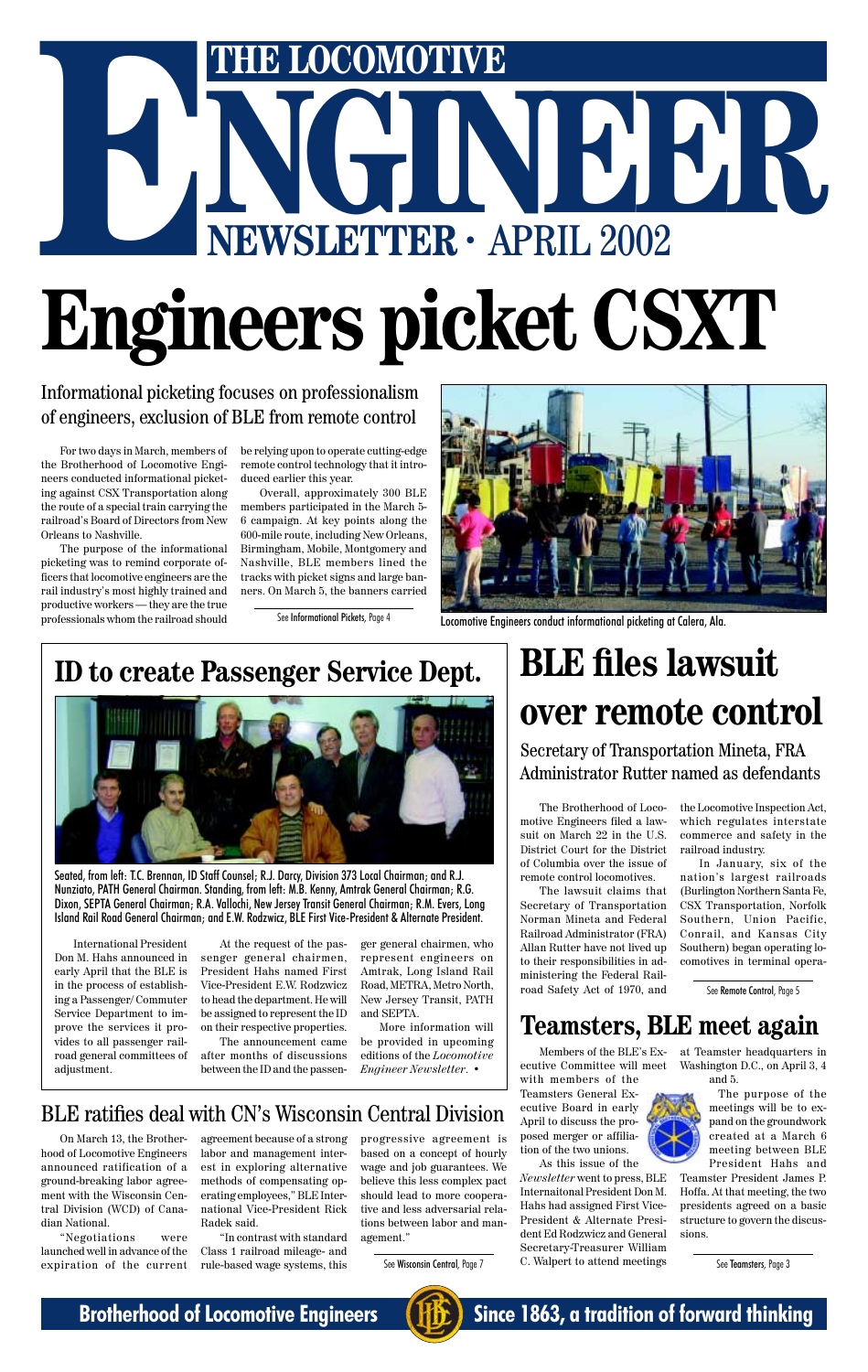# **BLE NEWS**

On March 12, the Pennsylvania House of Representatives passed legislation supported by the Brotherhood of Locomotive Engineers to improve rail safety on the vast network of tracks that crisscross and flow through the Commonwealth.

The legislation was sponsored by State Rep. Mike Veon (D-Beaver Falls). Rep. Richard Geist (R-79), Chairman of the Pennsylvania Transportation Committee, also worked closely with the BLE and pushed for passage of the bill.

The bill's language deals with the unsafe practice of operating locomotives in "reverse" or backwards fashion. The bill also addresses the issues BLE raised over potential health concerns train crew members face when required to operate diesels backwards, creating heightened exposure to noxious diesel emissions.

According to BLE Pennsylvania State Legislative Board Chairman Ken Kertesz, the idea for this legislation was first developed by former BLE Pennsylvania State Chairman Norman Hendrickson, who retired in 2000.

"However, the Board continued to work hard to get where we got today," Brother Kertesz said.

He thanked Board officers Bob Sorg, Jim O'Neill, Dave Caniff and all the Division Legislative Representatives who assisted on the project.

"Last, but not least, Mabel Grotzinger, GIA Vice President, assisted us tremendously in getting this legislation the attention it deserved," Chairman Kertesz said.

Veon's measure (H.B. 1247) would prohibit large freight locomotives from operating in reverse or in the backup position on main and secondary lines. Exceptions include emergency situations, switching operations and passenger transportation. The bill passed the House 198-1, and it will now be referred to the Pennsylvania Senate Transportation Committee for action.

"Operating a large freight in reverse forces engineers into a contorted position that keeps them from seeing instruments and gauges while facing the direction of movement and checking trackside signals, and it subjects them to the back draft of noxious fumes from the train's smoke stack," said Veon, who represents the 14th Legislative District.

Railroad companies may run trains backward over thousands of grade crossings for as long as 12 hours, endangering the public and causing undue fatigue on engineers. Moving in reverse, the crew could have as much as 75 feet of high-hood locomotive in front of them, reducing their ability to see cars or pedestrians on the crossings.

"Really, what these operators face is equivalent to what motorists would face if they were forced to drive their cars in reverse at a high rate of speed around curves and bends in the road over a long period of time," Veon said. "It is a risky situation that we need to fix for the state's 1,300 locomotive engineers."

Veon's bill would affect reverse operations that are common practice for larger freight trains used by companies such as CSX and Norfolk Southern, which together operate 90 percent of the freight in Pennsylvania. Smaller railroads and short lines would be exempt from the bill because they typically operate for short distances at relatively low speeds.

Veon's legislative district borders the Conway rail yard, Norfolk Southern's single largest rail classification yard, featuring an engineer training center and locomotive shop, among other facilities. A network of tracks extends from the yard and spreads throughout Beaver County as part of the northeast transportation system.

The Veon proposal was modeled after a similar measure in Maine, which now has a law in place to prohibit reverse operations for all trains. •

# **BLE measure would improve Pa. rail safety**

CSX Corp. Chairman and Chief Executive John Snow's compensation package for fiscal 2001 amounted to \$10 million, including \$7.1 million in restricted stock awards, according to a news article at CBSMarketwatch.com.

Snow's salary for the year was \$1.2 million with a \$1 million bonus, compared with a \$1 million salary and no bonus in 2000, according to a proxy filing with the Securities and Exchange Commission.

The executive also received \$753,057 in other compensation, the filing said, that included personal benefits, like life insurance premiums, and matching contributions under the company's savings plan.

In addition, CSX granted Snow options for 800,000 shares of the company's common stock. The options have an estimated value of \$8 million, the filing said. •

### CSX CEO was paid \$10 million in 2001

# **NEWS BRIEFS**

The chairman and chief executive of Union Pacific Corp. received \$6.5 million in stock incentives plus \$1.2 million in compensation for 2001.

Richard K. Davidson's salary was \$1.1 million and he was given other compensation of \$107,945, according to a regulatory filing.

Davidson also received \$4.5 million in restricted stock awards and nearly \$2 million in stock options.

Last year's breakup of Canadian Pacific Ltd. into five separate companies resulted in big payouts for executives at Canadian Pacific Railway.

Robert Ritchie, president and chief executive officer of CPR, pocketed \$8.6 million last year (all figures in Canadian dollars), including \$5.5 million by exercising stock options and \$1.7 million through a long-term incentive plan. He will also receive another longterm incentive bonus this year worth as much as \$1.7 million. The four-year incentive plan was shortened by a year because of the breakup, according to the management proxy circular that was made available to shareholders on March 6. The breakup also allowed executives to cash in options in Canadian Pacific Ltd. early and helped boost the value of those shares. Ritchie is sitting on another \$2.4 million in CPR stock options, some of which will not be exercisable for several years.

If there's ever a case where railroad workers need a long memory, consider Sen. Rick Santorum (R-Pa.), according to the newsletter of the Transportation Communications International Union (TCU), *TCU Interchange*. During his re-election campaign in 2000, Santorum "wrote a letter to Pennsylvania rail workers and retirees… boasting of his support for the railroad retirement" reform bill Congress cleared in late December 2001. "But once re-elected, he refused to co-sponsor the bill, then voted for killer amendments" which failed. "Having failed to defeat the bill that way," Santorum and others "ultimately voted in favor," *TCU Interchange* adds.

#### UP execs get big stock incentives

The president and chief operating officer for Union Pacific Railroad, I. Evans, received \$2.6 million in stock incentives plus a \$683,340 salary in 2001.

According to the Securities and Exchange Commission filing, Davidson and other executives chose to pass on \$7.8 million in 2001 cash bonuses in exchange for restricted stock equal to 150 percent of the amount of the bonuses. •

> In 2001, Paul Tellier, the president and chief executive on Canadian National Railway, was paid more than \$2.7 million (figures in U.S. dollars) in salary, bonuses, and other compensation.

The package included

\$904,159 in salary, a bonus of \$797,400, a long-term incentive payment of \$978,900 and other compensation of \$43,598.

In 2000, he took home a \$807,972 salary and \$605,979 bonus. •

### CN's Tellier paid \$2.7 million in 2001

### CP spinoff pays off for rail executives

Ed Dodge, CPR's chief operating officer, made \$3.4 million in 2001, including \$2.8 million by exercising stock options. He will also receive a long-term bonus this year of as much as \$1 million.

Mike Waites, the railway's chief financial officer, made \$1.5 million in 2001, including \$1 million by exercising stock options. His long-term bonus will be as much as \$764,750 when it is awarded at the end of the year. •

The president of Amtrak, George Warrington, plans to resign his post to become executive director of New Jersey Transit.

Reports indicate that Warrington would remain at Amtrak until an interim successor was named, but did not state when he would move to

### Warrington to leave top Amtrak post

New Jersey Transit.

Mr. Warrington, 49, has been president of Amtrak for four difficult years in which the railroad tried to end its reliance on operating subsidies from the federal government. Under a deadline set by Congress in 1997, Amtrak must meet its operating costs from internal revenues by the end of this year.

But Warrington has acknowledged that the deadline cannot be met, and Congress is threatening to dismantle the company. A panel recommended last month that Amtrak be broken up and the job of running trains be opened to competition. •

### Here's why we need a long memory...

Hopefully, railroad workers in Pennsylvania will remember this if Santorum runs for re-election when his term expires in 2006. •

Freight railroads involved in proposed mergers must submit plans with the government during federal review of such deals to ensure safe operations, according to regulations approved by the Bush administration on March 18.

The new rule stemmed from safety lapses, some serious, during large-scale industry consolidation in the mid-1990s, the Federal Railroad Administration said. Two of those deals created the Burlington Northern Santa Fe Railway and bolstered Union Pacific Corp. During subsequent deals, federal rail regulators and the Surface Transportation Board, the agency that evaluates the competitive impact of proposed rail mergers, agreed to obtain safety plans as a condition of review.

The rules made final on March 18 make safety plans a formal requirement to be overseen by the FRA.

"The adoption of these new rules is a clear recognition of the value the administration places on the safety of the nation's rail network and the effects consolidation can have on the industry," said FRA Administrator Allan Rutter. •

### FRA to require safety plan before freight mergers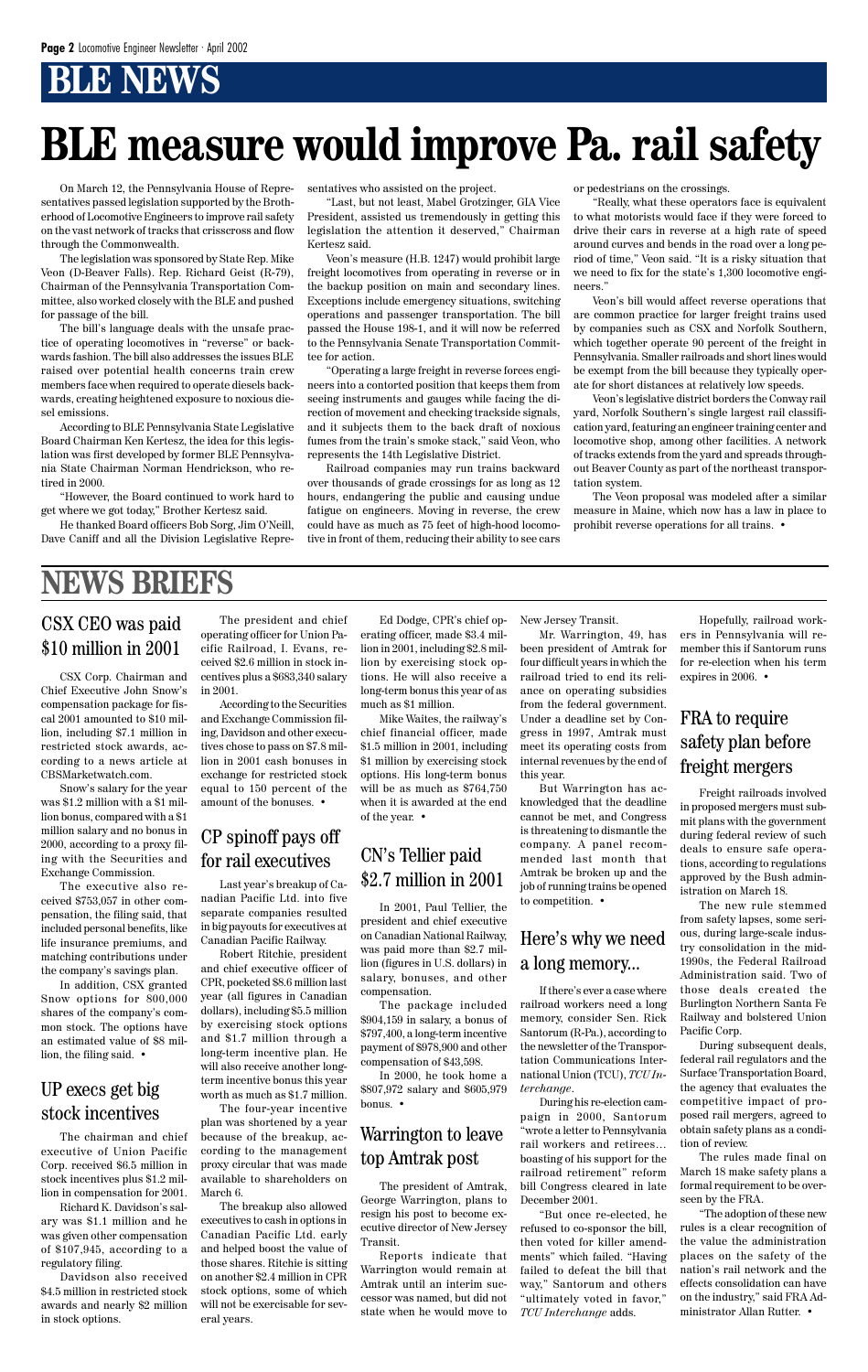# **BLE NEWS**

Dates for the 64th annual Eastern Union Meeting Association were changed from August 18-23 to August 18-22, EUMA Arrangements Ken Kertesz announced.

The new schedule (subject to change) is as follows:

• Wednesday, August 21 — Golf; Family Day; Evening banquet

• Sunday, August 18 — Registration; EUMA kickoff with bus trip to Steamtown National Historic Site in Scranton, Pa., including a steam-powered train ride to the Poconos, departing the hotel at 1 p.m.; Return to hotel at 5:30 p.m. for evening buffet reception from 6:15 p.m. to 9 p.m.

• Thursday, August 22 — Breakfast; Checkout.

• Monday, August 19 — Registra-

tion; Opening session; Speakers; Workshops; Evening cocktail party.

• Tuesday, August 20 — Closed meeting; Workshops; "Night at the Races" with dinner.

Brother Kertesz and members of BLE Division 263 will host the 2002 EUMA at the Woodlands Inn & Resort in Wilkes-Barre, Pa. Nestled in the Northeastern Poconos, members will enjoy a discounted room rate of \$95 per night (plus tax) for a single or double. Room rates include a fully cooked breakfast each morning and a shuttle service to and from the Wilkes Barre-Scranton International Airport.

Reservations can be made by calling (570) 824-9831 or (800) 762-2222. Be sure to mention the EUMA in order to receive the discounted room rate. Members can check out scenic views of the hotel at its website, http:// www.thewoodlandsresort.com. However, BLE registration information is not available on the resort's website.

Tentative activities include a golf tournament, formal banquet, and a tour of the Poconos. For further details, contact Brother Kertesz by phone at (570) 675-2417 or by e-mail at: <kkertesz@dallas.gotmc.net>.

As a reminder, the other 2002 regional meetings are scheduled as follows:

• JUNE 16-20, 2002… 75th South-

eastern Meeting Association, Virginia Beach, Va.

Chairman T.C. Emory is hosting the 2002 SMA at the Virginia Beach Resort Hotel & Conference Center from June 16-20, 2002. Discount room rates of \$99 per night have been secured and the reservation deadline is May 24, 2002. Reservations can be made by calling (800) 468-2722 (in Virginia please call (800) 422-4747). A dinner cruise is being planned as part of the festivities. Space is available on a first-come, firstserved basis, so you must register as soon as possible if you are interested. For pre-registration form, please contact Brother T.C. Emory at 4912 Euclid Rd., Virginia Beach, VA 23462. E-mail requests can be sent to Brother Emory at: <ble456@mindspring.com>.

• JULY 21-25, 2002… 62nd Annual International Western Convention, Kennewick, Wash.

The BLE Education & Training Department is conducting three Local Chairman workshops in 2002, and the first is scheduled for May 12-17 on the campus of the George Meany Center in Silver Spring, Md.

These workshops are normally held on the campus of the Meany Center, often making it difficult for West Coast BLE members to attend. To help alleviate this problem, the BLE has scheduled a Local Chairman workshop from June 2-7 on the Clark Kerr Campus of U.C. Berkeley in California.

The third Local Chairman workshop is scheduled for October 13-18 at the Meany Center.

Among other assignments, the workshops will include BLE organizational structure and functions, representing members at disciplinary and decertification hearings, union leadership skills, claim and grievance handling, and writing and editing skills. Participants also will learn how to effectively use the BLE arbitration database. A highlight of the workshops is when attendees participate in a simulated disciplinary hearing.

These classes are not just for new Local Chairmen, and the BLE encourages all Local Chairmen to attend one of these workshops.

The BLE Education & Training Department presents these workshops in conjunction with the staff of the George Meany Center. Workshops instructors will include BLE General Secretary-Treasurer William C. Walpert, BLE Vice-President Richard K. Radek, Special Representative Ken Kroeger, and BLE Arbitration Department Manager Greg Ross. In addition, Donald Spatz, an adjunct professor from the George Meany Center, will instruct at the workshops.

The BLE pays the costs of books, equipment, tuition and a Thursday evening graduation banquet. BLE members who attend are responsible for the cost of room and board.

These workshops are in addition to the ones offered at the BLE's four regional meetings throughout 2002. However, the three week-long workshops are more intensive and the courses cover a wider-range of topics in more detail.

Registration is on a first come, first served basis with class size limited to the first 25 who register. About 15 slots still remain for the May workshop at the Meany Center. To register, please contact Ken Kroeger of the BLE Education & Training Dept. at (216) 272-0986 or <kroeger@ble.org>.

### **BLE to conduct local chairman workshops**

Hosted by Chairman William Amaya in the Tri-Cities area of Washington State, the 2002 IWC is a convention you will not want to miss. Guests will stay at the Westcoast Tri-Cities Hotel at: 1101 N. Columbia Center Blvd., Kennewick, WA 99336, and reservations can be made by calling (509) 783- 0611. Mention the BLE convention to receive discounted room rates of \$85 per night (U.S. and Canadian currency).

For details, contact Chairman Amaya at (509) 628-8844 or by e-mail: <hotthrottle.will@verison.net>. IWC 2002, the "Unlimited Convention," will coincide with the "Unlimited Hydroplane" race series. Guests can extend their stays a few days to enjoy the Columbia Cup hydroplane race, one of the fastest sports on the planet.

• SEPTEMBER 23-26, 2002… 67th Annual Southwestern Convention Meeting, Ft. Worth, Texas.

Chairman Mark Banton and members of BLE Division 500 host the 2002 SWCM, to be held at the Radisson Hotel, 815 Main Street Fort Worth, Texas, 76102. Reservations can be made by calling (817) 870-2100. The tentative agenda is as follows: Monday, September 23: convention registration and golf tournament (8 a.m.); September 24: opening ceremony and barbecue dinner; September 25: workshops and formal banquet; and September 26: closed meeting and SWCM business meeting. For more details, contact Chairman Banton at (817) 641-4606. •

# **Date change announced for 2002 EUMA**

The BLE will establish a series of committees based on geographical regions, which will reflect the regional structure of the Teamsters. The BLE committees will be made up of a General Chairman from each region, a state legislative board chairman from each region, and representatives of passen-

ger engineers. Both presidents also agreed that any agreement regarding merger or affiliation should have an escape clause for each organization.

The BLE Advisory Board voted unanimously to begin exploratory talks with the Teamsters regarding a merger or affiliation on February 26. The proposed action would give the BLE membership in the largest union in the AFL-CIO, and the largest transportation union in North America.

"Our two unions serve a common purpose of transporting goods from manufacturers to consumers," Hoffa said in the upcoming Spring 2002 issue of the *Locomotive Engineers Journal*. "By joining together, we will create a seamless transportation union under the umbrella of the AFL-CIO. That means that employers will no

# **BLE, Teamsters begin discussions**

longer be able to pursue their divideand-conquer strategy to weaken transportation labor.

"The Teamsters Union has considerable experience in this area. In recent years, we have formed partnerships with the International Longshoremen's Association and the International Longshore and Warehouse Union, both AFL-CIO affiliates, to help bring the power of union repre-

#### Teamsters Continued from Page 1

sentation to port workers across North America.

"The three unions agreed to respect each other's traditional jurisdictions, eliminate any competition at ports, and coordinate their efforts to organize non-union workers. That's how solidarity works," Hoffa said.

Details of the April 3-5 meetings will be available on the BLE website and the next issue of the *Newsletter*. •



At a recent meeting between BLE and Teamsters officials, from left: BLE International President Don M. Hahs; Teamsters General President James P. Hoffa; BLE First Vice-President & Alternate President Ed Rodzwicz; and Vice-President & U.S. National Legislative Representative Raymond Holmes.

Meetings scheduled for April 3-5 at Teamster headquarters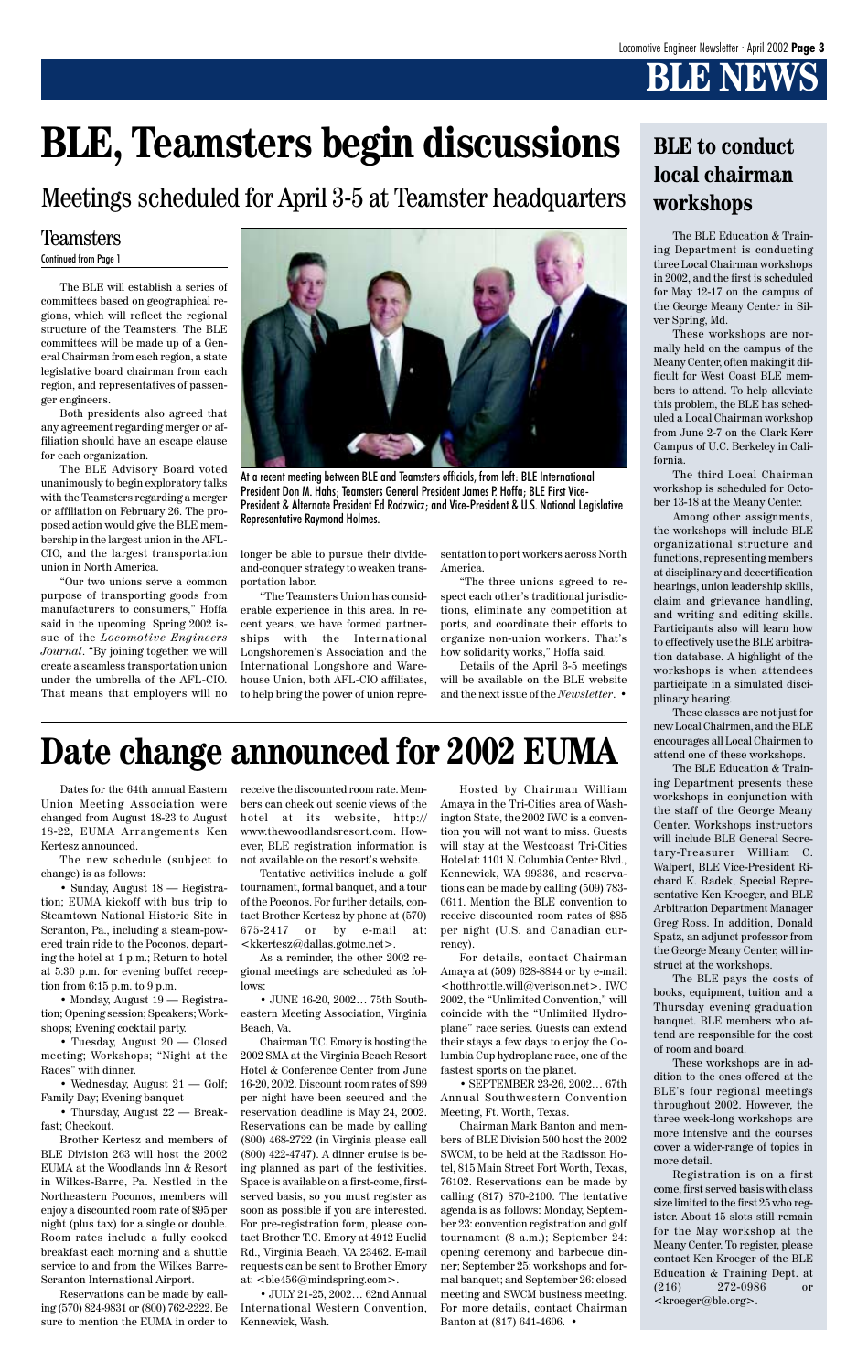# **BRIDWS**

In a sharply worded reply to a misleading letter from CSX Executive Vice President A.F. Crown, BLE International President Don M. Hahs defended the BLE's rights and justifications in setting up informational pickets in March to inform members of the CSX Board of Directors about the BLE's position regarding remote control technology.

Hahs states that Crown's expression of "disappointment" over BLE members' decision to exercise their Constitutional rights by peacefully picketing is "particularly disturbing."

Crown's letter was sent to the four BLE General Chairmen who represent members on CSX, and expressed his opinion that the behavior of BLE members was inappropriate. He also made unsubstantiated comments that suggested that it was the BLE that refused to bargain with the carriers on the issue of remote control, the BLE President said.

messages pointing out the role professional locomotive engineers play in the day-to-day safe operations of the railroad. On March 6, the banners emphasized the significant economic impact the craft of locomotive engineer has on the railroad's bottom line.

These positive messages drew considerate hand waves and responses from passengers on the Board of Directors Special.

At Birmingham and Nashville, leaflets were distributed to managers explaining many of the advantages engineers bring to the railroad's operating plan to increase productivity and safety.

In New Orleans, BLE members par-

ticipated in a Town Hall meeting with railroad management, the first such meeting along the route. Discussions at the New Orleans meeting were direct and to the point regarding remote control technology.

Management responses to BLE questions were direct. Jobs will be lost as a result of remote control, and CSXT said remote control was not the end of their search for cost-cutting measures. Managers said the railroad will activate approximately 85 remote control units on CSXT property during 2002.

At a similar town hall meeting in Birmingham, BLE General Chairman Cleatus Roy, CSXT-Western Lines, and General Chairman Tony Smith, CSXT-Eastern Lines, attended in support of their members' efforts. General Chairman Smith stressed that the CSXT

#### Informational Pickets

#### Continued from Page 1

Eastern and Western Lines pooled their efforts and worked collectively to make sure that the informational pickets were a success.

Organizers of the event, members of the BLE's National Mobilization Team, sent the following message to members of CSXT's Board of Directors:

"It is time for CSXT to acknowledge its engineers and the contribution they make to the total operating success CSXT has experienced in the past years," their statement reads. "CSXT is now number one in customer service, number one in reduction in derailments and fast closing in on Norfolk Southern in safety statistics. All these improvements are a direct result of locomotive engineers meeting the challenges of today's railroad by increasing productivity while, at the same time,

# **BLE informational picketing targets CSXT, remote control**

improving safety. Acknowledgement in this case means factoring locomotive engineers into their operating strategies for the future.

"(Remote control) is a matter of safety that cannot and will not be ignored," their statement continued. "It is also a matter of jobs and family security for many BLE members and railroad employees. It is the obligation of BLE leaders to resolve this issue and to preserve the rich tradition and future of locomotive engineers."

The BLE International Division and all CSX General Chairmen expressed their appreciation to the hundreds of BLE members who took their personal time to participate in this mobilization campaign. They also thanked General Chairman Gil Gore, Union Pacific-Southern Region, who gave his office and resources to help make this effort a success. •

"Your suggestion that it is this organization (the BLE), and not the company, that has somehow hidden the facts and declined to 'engage in meaningful dialogue' is pure rhetoric," Hahs wrote. "CSXT has never offered to bargain over remote control assignments. Instead, what you and the other carriers proposed was to 'brief' us on how you were going to take away our members' work in hope that we would walk away quietly."

Hahs refused to point out other inaccuracies in Crown's letter and suggested that these issues would best be taken up via collective bargaining and suggested a meeting regarding these issues.

"I urge you and all other carriers who are parties to the Letter of Intent entered into on September 26, 2001, to reconsider and meet with us to iron our a reasonable settlement of our differences," President Hahs wrote.

### Hahs responds to criticism from CSX Vice-President Crown



Locomotive Engineers conduct informational picketing at Calera, Ala.



Brother Brian T. Davis, a member of BLE Division 495 (Montgomery, Ala.), conducts informational picketing with assistance from his family in Montgomery.



Tommy Hudson (red shirt), Chairman of the Alabama State Legislative Board, gives an interview to members of the media during informational picketing in Birmingham, Ala.

AFL-CIO President John J. Sweeney warned that current United Transportation Union raiding practices will seriously jeopardize the organization's chances of future reaffiliation with the House of Labor.

In a recent interview with BNA's Daily Labor Report (DLR), UTU President Byron Boyd suggested that the UTU would reaffiliate with the AFL-CIO "once the UTU prevails" in its single-craft effort before the National Mediation Board.

However, in a March 22 letter to Boyd, President Sweeney set the record straight.

"The UTU's continued effort before the National Mediation Board to overturn established craft and class distinctions in the rail industry remains a violation of the constitution and bylaws of the AFL-CIO," Sweeney wrote. "While we remain open to the reaffiliation of your national union, such a reaffiliation continues to be jeopardized by this constitution violation.

"Should the UTU prevail in changing long-established craft and class rules, it would most certainly not clear the way for the UTU's return to the Federation, as you are quoted as suggesting in the DLR interview. To the contrary, it would remove any such possibility of future reaffiliation, as long as this matter is not resolved to

the satisfaction of our affiliate, the BLE."

Sweeney condemned the UTU raid and promised to aggressively defend the BLE, while at the same time expressing his willingness to seek a mutually acceptable resolution to the current situation, "But neither the AFL-CIO, nor our affiliated national unions, will stand by while your organization attempts to destroy another national labor organization," Sweeney said.

He reminded the UTU President that the AFL-CIO's Executive Council recently adopted a resolution "expressing strong support for the Brotherhood of Locomotive

# **Sweeney to Boyd: 'Reaffiliation jeopardized'**

**"The AFL-CIO, nor our affiliated unions, will stand by while your organization attempts to destroy another national labor organization."**

— AFL-CIO President John Sweeney to UTU President Byron Boyd

Engineers in this dispute and authorizing the Federation to take all possible steps to support our affiliate in this matter."

Sweeney also expressed regret that Boyd had canceled a meeting scheduled for March 12 between Sweeney, Boyd, and AFL-CIO Secretary-Treasurer Richard Trumka. "I remain willing to meet with you and discuss any issues that you believe need to be addressed," he wrote. "I reaffirm my suggestion that this matter be discussed face to face."

A copy of Sweeney's letter is available on the BLE website in PDF format. •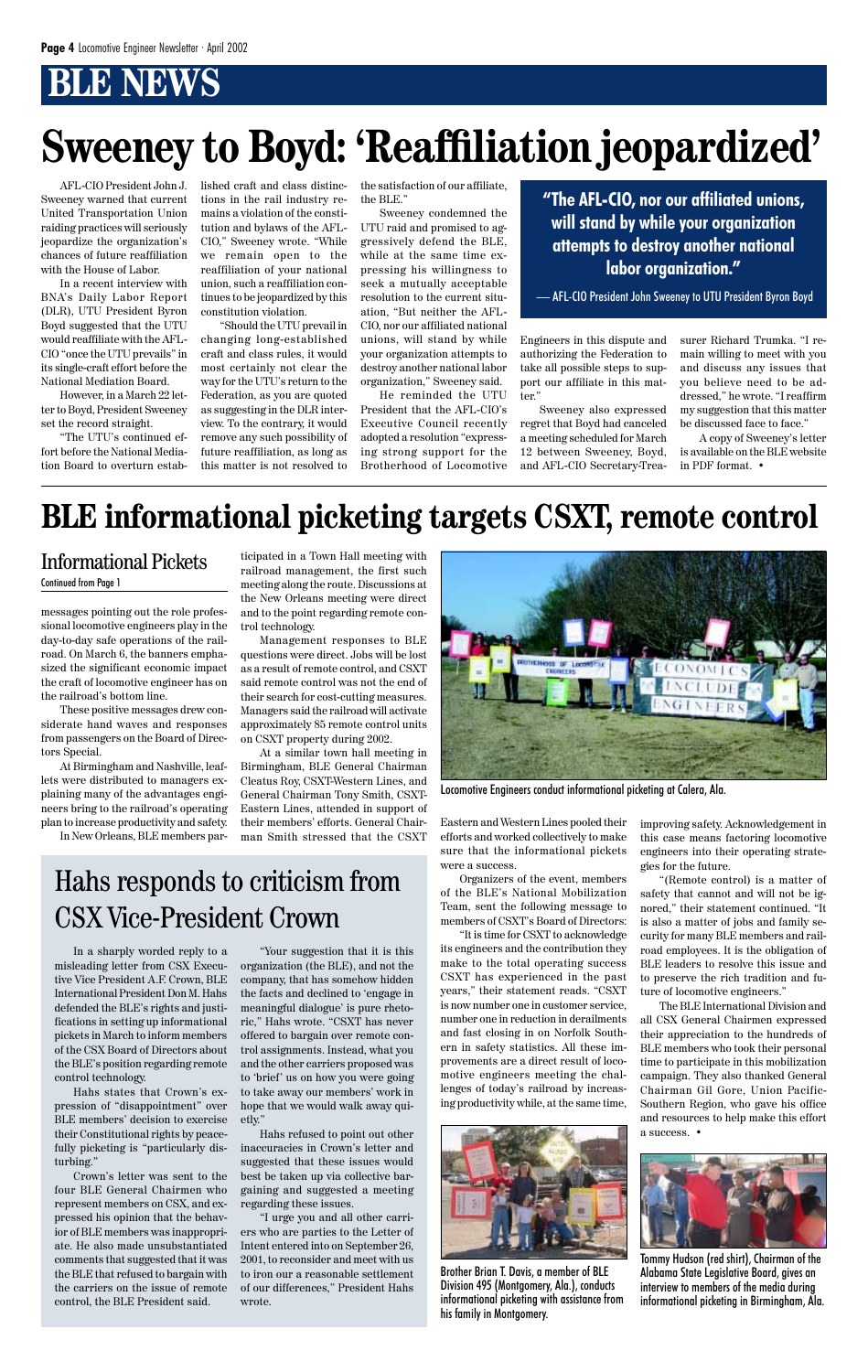# **BLE NEW**

# IN THE LINE OF DUTY **C.B. "Charlie" Smith**

A BLE Local Chairman was struck and killed by an Amtrak train at approximately 12:30 a.m. near Wilmington, Del., on March 21.

Charles B. "Charlie" Smith, 35, was killed as he boarded his Norfolk Southern freight train just north of the Edgemore freight yard in Delaware. He was local chairman of BLE Division 484 in Delmar, Del.

According to preliminary reports, Brother Smith had just been transported to the train by the local trainmaster when the accident occurred. The trainmaster dropped off Brother Smith at the head of the 36-car train, then transported the conductor to the rear of the train for a routine inspection. It was at this time they noticed an Amtrak train headed north on the opposite track.

Sources familiar with the track in that area

speculate that Brother Smith either fell or was "sucked in" by the wind of the fast-moving Amtrak train.

"We'll probably never know what happened," said Everette M. Masten Jr., Secretary-Treasurer of Division 484 (Delmar, Del).

An Amtrak train reported to a dispatcher that it had hit something just north of Wilmington, Del., and Brother Smith's bag and lunch box were found on the platform of the lead engine.

Brother Smith, a resident of Greenwood, Del., was born on Oct. 15, 1966. He joined the BLE on Aug. 17, 1989, just prior to his 23rd birthday. He is survived by his wife and two children, a son, 18, and a daughter, 13.

"He was a very conscientious union representative and a good man," Brother Masten said. "He always had the interests of his men at heart. He was a good family man."

Brother Smith is the 26th BLE member killed in the line of duty since 1996 and the first this year. One year ago, Brother R.J. St. Marie, a member of BLE Division 366 (Houston), was killed in a crew transport vehicle while being transported to his off-duty location on March 21, 2001.

On behalf of the 59,000 men and women of the Brotherhood of Locomotive Engineers, BLE International President Don M. Hahs sent his deepest condolences to the Smith family.

Continuing a policy he initiated last year, President Hahs requested that the BLE flag atop the International Division headquarters in downtown Cleveland be flown at half staff following the death of a BLE member in the line of duty.

In a safety recommendation issued on March 21, the National Transportation Safety Board concluded that CSX Transportation's failure to sufficiently train and oversee a locomotive engi-

neer, as well as a flawed operating rule, led to a fatal freight train derailment two years ago in Bloomington, Md.

One of cars involved in the Jan. 30, 2000, derailment destroyed a nearby home,

killing a 15-year-old boy and seriously injuring his mother. Three other occupants of the home escaped without injury, and members of the train crew were not hurt. Overall, 76 of the train's 80 cars derailed, causing more than \$3.2 million in damages.

"The National Transportation Safety Board determined that the probable cause of the January 30, 2000, derailment of CSXT train V986-26 near Bloomington, Md., was the railroad's practice of including dynamic braking in determining maximum authorized speed without providing the engineer with real-time information on the status of the dynamic braking system," the NTSB safety recommendation stated.



the efficacy of his supervision, training and support."

The engineer involved had been transferred from yard service to engine service just a few weeks before the derailment. The road foreman told him he could have a pilot for two

roundtrips. For his first trip, a pilot was provided on the westbound leg (uphill) from Cumberland, Md., to Grafton, W.Va., which is the opposite direction of the accident. However, no pilot was provided for the second leg of the trip.

"The engineer said that when he was called for his second trip, he asked that a pilot accompany him on the return to Cumberland," the report states.

"But, he said, a crew caller told him that the crew caller and the lead crew caller would decide whether the engineer needed a pilot and, if so, would provide one. No pilot was provided."

According to company records, no CSXT supervisor had ridden with the engineer while he operated a train down the 17-mile grade to monitor his performance or to provide specific train handling instruction and guidance, "even though this area was a critical train handling portion of the railroad," the NTSB said.

The NTSB recommended that, in the future, CSXT provide engineers with pilots when appropriate. It also recommended that CSXT change one of its operating rules, which it said contributed to the derailment.

"The Safety Board concluded that, because the CSXT rule regarding powering against the brakes does not address train speed, it is inadequate to ensure that an engineer does not exceed the bhp and head energy limitations of the tread brake system and thereby create conditions that can lead to a runaway train," the report stated.

The NTSB recommended that CSXT take the following steps to prevent similar accidents in the future:

• "Systematically ensure that engineers are provided with pilots as appropriate and that locomotive engineers are fully evaluated over the whole of their territories, particularly in critical areas of train handling such as steep grades. (R-02-8)

# **NTSB issues safety recommendation to CSXT**

• "Revise your locomotive engineer training and requalification programs as necessary to ensure that they address (1) the emergency use of the twoway end-of- train emergency switch, (2) the proper use of power during a brake application to prevent heat fade and loss of braking, and (3) the use of all styles of locomotive radios, especially their use during emergency situations to call the dispatcher. (R-02-9)

• "Modify CSX Transportation Rule 3.3.7, *Speed Control on Descending Grade*, Paragraph C, "Use of Power on Heavy Descending Grades," to impose a speed limit in addition to the maximum distance and brake pipe reduction currently imposed to prevent excessive heat generation, heat fade, and loss of braking ability. (R-0-10)

• "Calculate and document steepgrade maximum authorized speeds to ensure that trains can be stopped by use of the air brake system alone. (R-02-11)

• "Establish procedures to revise steep-grade maximum authorized speeds as necessary. (R-02-12)"

A copy of the safety recommendation is available at the BLE website: http://www.ble.org/pr/pdf/R02\_8\_12.pdf



tions by means of microprocessors and remote control devices handled by ground employees. As part of implementation, the carriers eliminated positions held by locomotive engineers and now operate the locomotives without any employees at the controls inside the locomotive cabs.

The railroads have announced that the microprocessors installed on the remote control locomotives have replaced the functions previously performed by locomotive engineers who are certified by FRA regulations.

The suit alleges that the FRA and the U.S. Department of Transportation (DOT) were fully aware of the actions of the six carriers initiating remote control operations without locomotive engineers in the cabs and that such operations are within the regulatory jurisdiction of the FRA and DOT.

The microprocessors and remote control devices are "parts and appurtenances" within the meaning of the Locomotive Inspection Act and subject to regulations ensuring inspections and repair of defects, the suit claims.

The lawsuit alleges that since the FRA or DOT never prescribed required regulations for inspections or tests of the remote control equipment, they have violated their mandatory obligations under the Safety Act and the Locomotive Act. Their failure has resulted in an increased risk of danger to locomotive engineers, other rail workers and the public at large, says the suit.

"The harm caused by the defendants' failures to act can only be remedied by the intervention of, and issuance of an injunction by this Court," the suit stipulated.

The civil action asks the court to

"grant the plaintiff a permanent injunction requiring the defendants to comply with their statutory obligations under Section 20702 of the Locomotive Act to undertake inspections, prescribe tests and promulgate regulations applicable to the installation, use and inspection of locomotive parts and appurtenances that enable the operation of locomotives via remote control so as to ensure that every railroad carrier is in compliance with its obligations under Section 20701 of the Locomotive Act."

The full text of the lawsuit is available on the BLE website at:

http://www.ble.org/pr/pdf/dotfra.pdf •

### Remote Control

#### Continued from Page 1

### BLE files lawsuit against Secretary of Transportation Mineta, FRA Administrator Rutter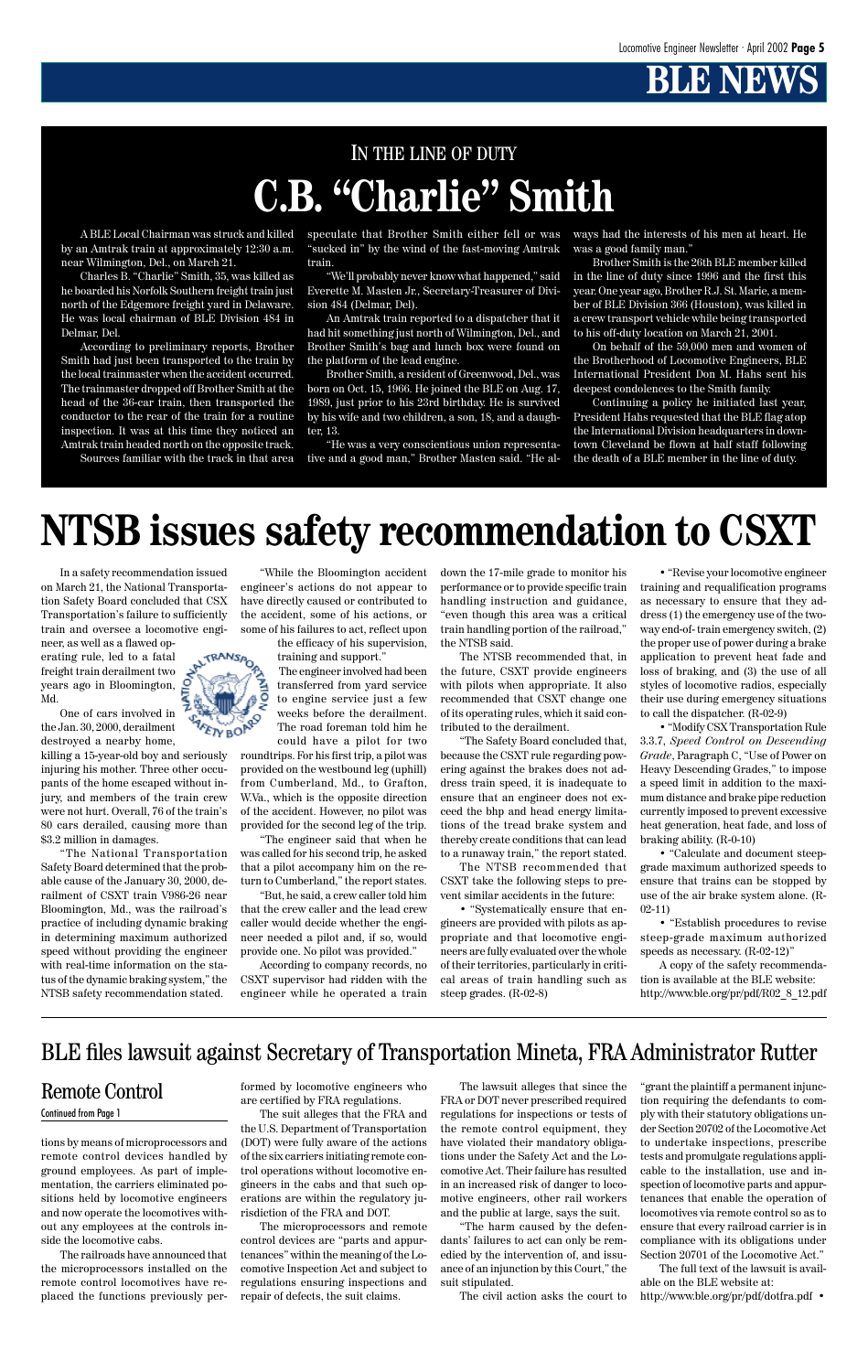# **RETIREMENT NEWS**

In addition to amending benefit provisions of the Railroad Retirement Act, the Railroad Retirement and Survivors' Improvement Act of 2001 (P.L. 107-90) significantly revised the financing of the railroad retirement system through provisions for the investment of railroad retirement funds in non-governmental assets, adjustments in the payroll tax rates paid by employers and employees, and the repeal of a supplemental annuity workhour tax.

The following questions and answers provide information on the changes effected by the new law.

#### **1. How is the railroad retirement system funded?**

Payroll taxes paid by railroad employers and their employees

are the primary source of funding for the railroad retirement system. Coordinated with social security taxes, tier I railroad retirement payroll taxes are at the same rate as social security taxes, while tier II taxes are set at rates considered necessary to finance railroad retirement benefit payments over and above social security levels.

Other sources of income include a financial interchange with the social security trust funds, revenues from Federal income taxes on railroad retirement benefits, appropriations from general treasury revenues provided after 1974 as part of a phase-out of certain vested dual benefits, and earnings on investments.

#### **2. How is the financing of the railroad retirement system changed by the new law?**

The new law allows greater latitude in the investment of railroad retirement assets. Under prior law, the investment of funds not needed immediately for benefit payments or administrative expenses had been limited to interestbearing securities restricted to obligations of the U.S. Government, obligations guaranteed as to principal and interest by the U.S. Government, or other obligations that are lawful invest-

ments for trust funds.

The new law provides for the transfer of railroad retirement funds from the Railroad Retirement Account and the Social Security Equivalent Benefit Account to a new National Railroad Retirement Investment Trust, whose Board of Trustees is empowered to invest Trust assets, other than assets transferred from the Social Security Equivalent Benefit Account, in non-governmental assets, such as equities and debt, as well as in governmental securities.

**3. Will the new National Railroad Retirement Investment Trust be a Federal body and who will serve as its Trustees?**

The National Railroad Retirement Investment Trust will not be treated as an agency or instrumentality of the Federal Government. Its Board of Trustees will be comprised of seven members: three members selected by rail labor to represent the interests of labor; three members selected by rail management to represent the interests of management; and one independent member selected by a majority of the other six members. The Trustees will be appointed only from among persons who

have experience and expertise in the management of financial investments and pension plans. The members shall be appointed for three-year terms. However, the initial labor and management members will be divided into three groups, with one group appointed for

a one-year term, one group for a twoyear term, and one group for a threeyear term.

The Trustees are authorized to retain independent advisors to assist in the formulation and adoption of investment guidelines; retain independent investment managers to invest the assets of the Trust in a manner consistent with such investment guidelines; and invest assets of the Trust, pursuant to such guidelines.

#### **4. Will the new National Railroad Retirement Investment Trust be subject to the Employee Retirement Income Security Act (ERISA)?**

The Trustees are subject to reporting and fiduciary standards similar to ERISA requirements with respect to fiduciaries of private employee pension benefit plans. However, no rules similar to the funding requirements of ERISA and related provisions apply to the Trustees, the Trust, or Trust assets.

• If at least 6.1 but less than 6.5, the rates will be 12.6 percent and 4.4 percent.

• If at least 6.5 but less than 7.0, the rates will be 12.1 percent and 3.9 percent.

• If at least 7.5 but less than 8.0, the rates will be 11.1 percent and 2.9 percent.

**5. How did the financing provisions of the new law affect the tier II payroll tax rates paid by employers, employee representatives and employees?**

• If at least 8.0 but less than 8.5, the rates will be 10.1 percent and 1.9 percent.

The new law reduced the tier II tax rates on rail employers, including rail

labor organizations, in calendar years 2002 and 2003, and beginning with 2004 provides automatic adjustments in the tier II tax rates for both employers and employees. It also repealed the supplemental annuity work-hour tax rate paid by employers and employee representatives, beginning with calendar year 2002.

The tier II tax rate on rail employers was reduced from 16.10 percent to 15.60 percent in 2002 and to 14.20 percent in 2003, but the tier II earnings base was not changed; and for 2002, that amount remains at \$63,000. The tier II tax rate for rail employee representatives is 14.75 percent in calendar year 2002 and 14.20 percent in 2003. An employee representative is a labor official of a non-covered labor organization who represents employees covered under the Acts administered by the Railroad Retirement Board.

While there is no change in the tier II tax rate of 4.90 percent on employees in the years 2002 and 2003, beginning with the taxes payable for calendar year 2004, tier II taxes on both employers and employees will be based on an average account benefits ratio. Depending on the average account benefits ratio, the tier II tax rate for employers will range between 8.20 percent and 22.10 percent, while the tier II tax rate for employees will be between 0 percent and 4.90 percent.

**6. What is the average account benefits ratio and, in basic terms, how will this mechanism work?**

As defined in the new law, the "account benefits ratio" is, with respect to any fiscal year, the amount determined by the Railroad Retirement Board by dividing the fair market value of the assets in the Railroad Retirement Account and of the National Railroad Retirement Investment Trust (and for years before 2002, the Social Security Equivalent Benefits Account) as of the close of such fiscal year by the total benefits and administrative expenses paid from the Railroad Retirement Account and the National Railroad Retirement Investment Trust during such fiscal year. If the ratio is not an exact multiple of 0.1, it is raised to the next highest multiple of 0.1.

Likewise, the term "average account benefits ratio" means, with respect to any calendar year, the average determined by the Secretary of the Treasury of the account benefits ratios for the 10 most recent fiscal years ending before such calendar year.

On or before November 1, 2003, the Railroad Retirement Board is to compute the account benefits ratio for each of the most recent 10 preceding fiscal years and certify those ratios to the Secretary of the Treasury. On or before November 1 of each year after 2003, the Railroad Retirement Board will compute the account benefits ratio for the fiscal year ending in such year and certify that ratio to the Secretary of the Treasury.

The following shows the employer/ employee representative and employee

tier II tax rates payable depending on the average account benefits ratio.

• If the average account benefits ratio is less than 2.5, the employer and employee representative tier II tax rate would be 22.1 percent and the employee tier II tax rate would be 4.9 percent.

• If the ratio is at least 2.5 but less than 3.0, the employer/employee representative and the employee rates, respectively, would be 18.1 percent and 4.9 percent.

• If the ratio is at least 3.0 but less than 3.5, the respective rates would be 15.1 percent and 4.9 percent.

• If the ratio is at least 3.5 but less than 4.0, the respective rates will be 14.1 percent and 4.9 percent.

• If at least 4.0 but less than 6.1, the rates will be 13.1 percent and 4.9 percent.

• If at least 7.0 but less than 7.5, the rates will be 11.6 percent and 3.4 percent.

• If at least 8.5, but less than 9.0, the rates will be 9.1 percent and 0.9 percent.

• If at least 9.0, the rates will be 8.2 percent and 0 percent.

#### **7. Did the new law affect tier I tax rates?**

The new law does not affect the 7.65 percent tier I social security equivalent tax rate. The tier I tax on employees and employers remains the same as for social security covered employees and employers, and is divided into 6.20 percent for retirement and 1.45 percent for Medicare hospital insurance. The maximum amount of an employee's earnings subject to the 6.20 percent rate is \$84,900 in 2002; the Medicare hospital insurance tax is applied to all earnings.

#### **8. How did the new law affect the railroad retirement supplemental annuity tax?**

The new law repealed the railroad retirement supplemental annuity tax, which is no longer payable for years after 2001. This work-hours tax had been paid solely by rail employers, including rail labor organizations, and employee representatives and at a rate determined quarterly by the Board. It also eliminated the separate Supplemental Annuity Account under the Railroad Retirement Act. Supplemental annuities will now be funded by the new Railroad Retirement Investment Trust.

**9. Will employees continue to receive supplemental annuities at age 65 if they have at least 25 years of railroad service and at age 60 if they have at least 30 years of railroad ser-**



#### **vice?**

The supplemental annuity provisions of the Railroad Retirement Act are not affected. Employees will still be eligible if they meet the requirements for a supplemental annuity, including a current connection with the railroad industry and at least one month of railroad service before October 1, 1981.

**10. Did the new law change any other financing provision of the railroad retirement system?**

The new law did not change the provisions for the financial interchange with social security or the vested dual benefit appropriations, or the transfer of revenues from income taxes on railroad retirement benefits to the railroad retirement trust funds. •

# **RRB announces financing changes**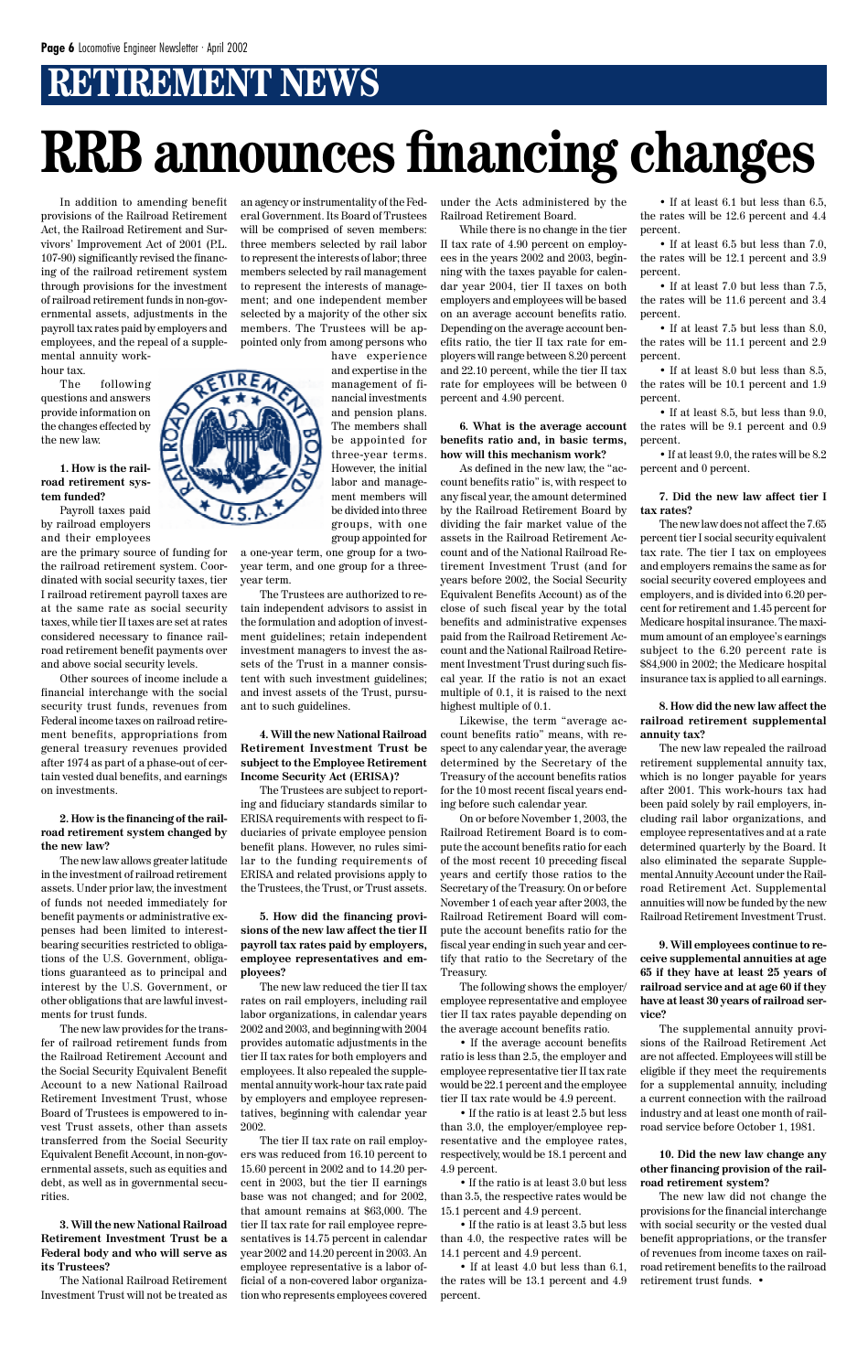# **RETIREMENT NEWS**

**March 13, 2002**

**Release No. 04-2002 Subject: Retroactivity of Disability Annuities**

#### **To Chief Executives, Railway Labor Organizations:**

This is to call your attention to a situation which sometimes arises in cases involving disability annuity applications under the Railroad Retirement Act.

The maximum retroactivity of a disability annuity application is 12 months prior to the filing date; and a five-month waiting period, beginning with the month after the month of the onset of disability, is required before disability annuity payments can begin.

However, while employment rights need not be relinquished, payment of an employee's disability annuity also cannot begin earlier than the day after the employee stops working in compensated service for any railroad employer, including labor organizations. Such work includes service for more than \$24.99 in a calendar month to a local lodge or division of a railway labor organization. Also, work by a local lodge or division secretary collecting insurance premiums, regardless of the amount of salary, is railroad work which must be stopped. In fact, an employee cannot file an application for a disability annuity until he or she is no longer on the payroll of a railroad or railroad union.

An employee can incur a substantial loss in benefits if he or she is unaware of this restriction, as illustrated in the following example:

In mid-January, an employee develops a medical condition that precludes his working his regular railroad job. He files for sickness benefits under the Railroad Unemployment Insurance Act since he expects that he will be able to return to work in the near future. Meanwhile, he performs various clerical tasks for his local lodge and is paid \$50 a month. Finding that his condition is more serious than he realized, he tries to file an application for a disability annuity with the Railroad Retirement Board in late November. At that time he is informed that his work for the local lodge is considered compensated service for a railroad employer and that he cannot even file his application until this work stops. On November 30th, the employee quits working for his local lodge and files his application.

The subsequent evaluation of the employee's medical evidence by the Board shows that the onset date of the employee's disability was January 15th. After serving the required waiting period, payment of the employee's

> **Cost-Of-Living Increase, December 2001** Tier I —  $2.6\%$ Tier II  $-0.8\%$

annuity could have been retroactive to July 1st. However, because of his compensated service to his local lodge, the earliest his annuity can begin is December 1st. Since his monthly annuity is larger than the monthly payments he received from the union, this resulted in a substantial loss of benefits.

If, in this example, the employee had ceased all work for the railroad and railway labor organization, filed an application for disability annuity, prior to a return to temporary compensated service, the annuity could retroact to the earliest date possible. However, the annuity would be suspended for any month the employee was in compensated service. If the application was filed after the temporary return to compensated service ended, the earliest the annuity could begin is the day after that service ended.

As you can see, it is very important that employees be aware that there are work restrictions on disability annuity payments under the Railroad Retirement Act. Consequently, employees should not hesitate to contact their local Railroad Retirement Board office if they have any questions or need any guidance in these matters.

**Sincerely, V.M. Speakman Jr. Labor Member U.S. Railroad Retirement Board**

# **Compensated employment effects retroactivity of disability annuities**

### U.S. Railroad Retirement Board announces reminders for 2002

**2002 Tier I Earnings Base and Tax Rate** \$84,900 — Annual Maximum 6.20% — Employee and Employer Tax Rate \$5,263.80 — Maximum Employee and Employer Tax

**2002 Tier II Earnings Base and Tax Rates** \$63,000 — Annual Maximum 4.90% — Employee Tax Rate \$3,087.00 — Maximum Employee Tax 15.60% — Employer Tax Rate \$9,828.00 — Maximum Employer Tax

**2002 Medicare Hospital Insurance Earnings Base and Tax Rate** Annual Maximum — No Limit 1.45% — Employee and Employer Tax Rate

**Total Tier I, Tier II & Medicare Hospital Insurance Maximum Tax** (Based on Earnings of \$84,900) Employees — \$9,581.85 Employers — \$16,322.85 (Additional Taxes are 1.45% of Earnings in Excess of \$84,900)

**Amount Needed For Quarter of SSA Coverage** \$870.00 in 2002 (Up to 4)

**2002 Employer RUIA Tax Rate** 3.15% — 12% on First \$1,100 Per Month

**Employee RUIA 2001 Qualifying Earnings** \$2,625.00 — For Benefit Year 2002 (Beginning July 1, 2002)

**RUIA Daily Benefit Rate** For Benefit Year 2002 (Beginning July 1, 2002) — \$52

**Work Deduction Exempt Amounts**

Age 65 (for months prior to age 65 in the calendar year): Annual — \$30,000; Monthly  $-$  \$2,500 *(\$1 Deduction for Each \$3 in Excess Earnings)*

Under Age 65; Annual — \$11,280;  $Monthly - $940$ *(\$1 Deduction for Each \$2 of Excess Earnings)*

**Basic Medicare Premium** \$54.00

The U.S. Railroad Retirement Board will offer free informational conferences for elected BLE officials throughout the 2002 calendar year.

Registration for all informational conferences begins at 8 a.m.. The program will begin promptly at 8:30 a.m. and will end at 12:30 p.m.

What follows are the informational conferences that the Railroad Retirement Board has scheduled for 2002.

**April 26 • Salt Lake City, Utah** Holiday Inn — Airport 1659 West North Temple

## RRB schedules 2002 informational conferences

**April 26 • East Hanover, N.J.** Ramada Inn & Conference Center 130 Route 10 West

**May 3 • Altoona, Pa.** Ramada Inn Altoona, Pa., Ballroom C, 1 Sheraton Dr. (Plank Road exit)

> **May 10 • Birmingham, Ala.** Medical Forum Bldg. 950 22nd St., North

**May 10 • Kansas City, Mo.** Embassy Suite 7640 N.W. Tiffany Springs Parkway

**May 10 • Spokane, Wash.** Spokane International Airport 8909 Airport Rd.

**May 10 • Middleburg Hts., Ohio** Clarion Hotel, Cleveland Airport-West 1700 Bagley Road, I-71

**May 17 • Little Rock, Ark.** Embassy Suite 11301 Financial Centre Parkway

**May 17 • Atlanta, Ga.** Holiday Inn, 1810 Howell Mill Road

The BLE represents about 310 locomotive engineers on WCD. The threeyear agreement, effective April 2002, settles wage and work rule issues for engineers through March 2005, and supersedes an existing agreement with a term through yearend 2002.

Brother Radek assisted WC General Chairman Jeff Bochman during negotiations. Radek said the deal will provide across-the-board pay increases of approximately 30 percent for the BLE engineers. In addition, the deal reinstates overtime pay and implements a first-ever scope rule on the property.

The new deal gives engineers lifetime protection as well.

"They cannot be demoted," Radek said. "They stay engineers and will earn the monthly guarantee. Brother Bochman and I are pleased that the agreement was ratified."

The new contract maintains the current level of health and welfare benefits, and also maintains workers' "Performance Bonus Incentive Plan," a profit sharing/bonus program.

Under the old contract, WC engineers were paid a weekly salary and a 12 hour basic day. Under the new agreement, engineers are paid an hourly rate on a 10 hour basic day, then paid timeand-a-half for work in excess of 10 hours.

BLE International President Don M. Hahs applauded General Chairman Bochman, Vice-President Radek and all BLE Brothers and Sisters involved for coming to an equitable agreement.

E. Hunter Harrison, CN's executive vice-president and chief operating officer, said: "I applaud the BLE and WCD leadership in forging a breakthrough agreement. It will preserve the work-rule flexibility of an earlier agreement while enhancing compensation and quality of life for WCD engineers. This is truly important, because I've long believed that the complexities of Class 1 labor agreements create almost as many employee life quality and operating problems as the agreements are intended to solve." •

#### Wisconsin Central Continued from Page 1